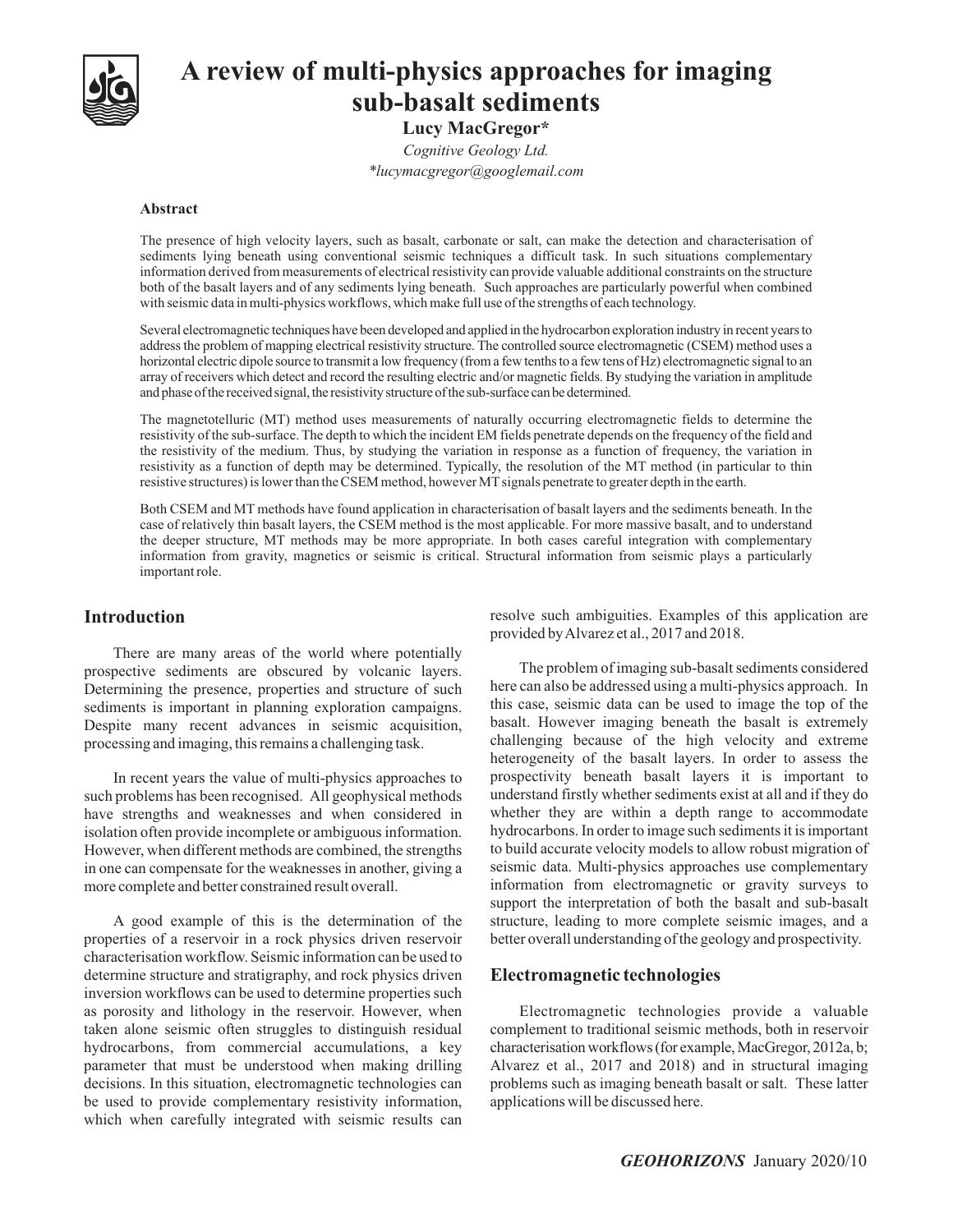Electromagnetic methods fall into two main categories, both of which measure the resistivity of the sub-surface. Controlled source electromagnetic (CSEM) methods use a man-made source to transmit signals through the earth to a receiver array. By studying the received signals using a combination of forward modelling and inversion, the resistivity of the sub-surface can be determined. Such methods can be applied to the sub-basalt imaging challenges both onshore (see for example Strack and Pandey 2007; Colombo et al., 2012), and offshore (see for example MacGregor and Sinha, 2000. For the purposes of illustration, here the offshore case is considered (Figure 1). Reviews of this technology are provided by Constable and Srnka (2007) and MacGregor and Tomlinson (2014) among others.

In contrast magnetotelluric (MT) methods use naturally generated electromagnetic fields as a source. Both the electric and magnetic fields from these signals are measured at the seafloor, and by analysing the transfer function between these fields as a function of signal frequency, the resistivity of the sub-surface can be constrained. These methods can also be applied to sub-basalt imaging problems both onshore (for example Warren and Srnka, 1992; Morrison et al., 1996; Withers et al., 1994; Pandey et al., 2009) and offshore (for example Jegen et al., 2009). Once again the offshore case is considered here (Figure 1).

CSEM and MT methods are complementary both in terms of acquisition (they can often be acquired simultaneously) and sensitivity. This will be illustrated using a simple synthetic example.

#### **Sensitivity considerations**

Figure 2a shows a simplified 2D structure consisting of a layer of resistivity 200  $\Omega$ m which thickens from 1km to 3 km representing a basalt flow, overlying a lower resistivity region representing a package of sub basalt sediments with resistivity  $10 \Omega$ m. These are overlain by 1km of sediments and underlain by a resistive crystalline basement. The structure is assumed to



**Figure 1:** Electromagnetic methods offshore. CSEM uses a horizontal electric dipole source towed in the water column to transmit low frequency signal (typically a few tenths to a few tens of Hz) through the earth to an array of receivers. Analysis of the amplitude and phase of the resulting signal allows resistivity in the earth to be determined to typically 3-5 km depth below seafloor. MT methods use naturally generated electromagnetic fields as a source (yellow arrows). By studying the transfer function between measured electric and magnetic fields, resistivity can be determined to tens or hundreds of km below the seafloor, depending on the signal frequency recorded. For hydrocarbon exploration applications, signal periods of 1s-10,000 s are typical.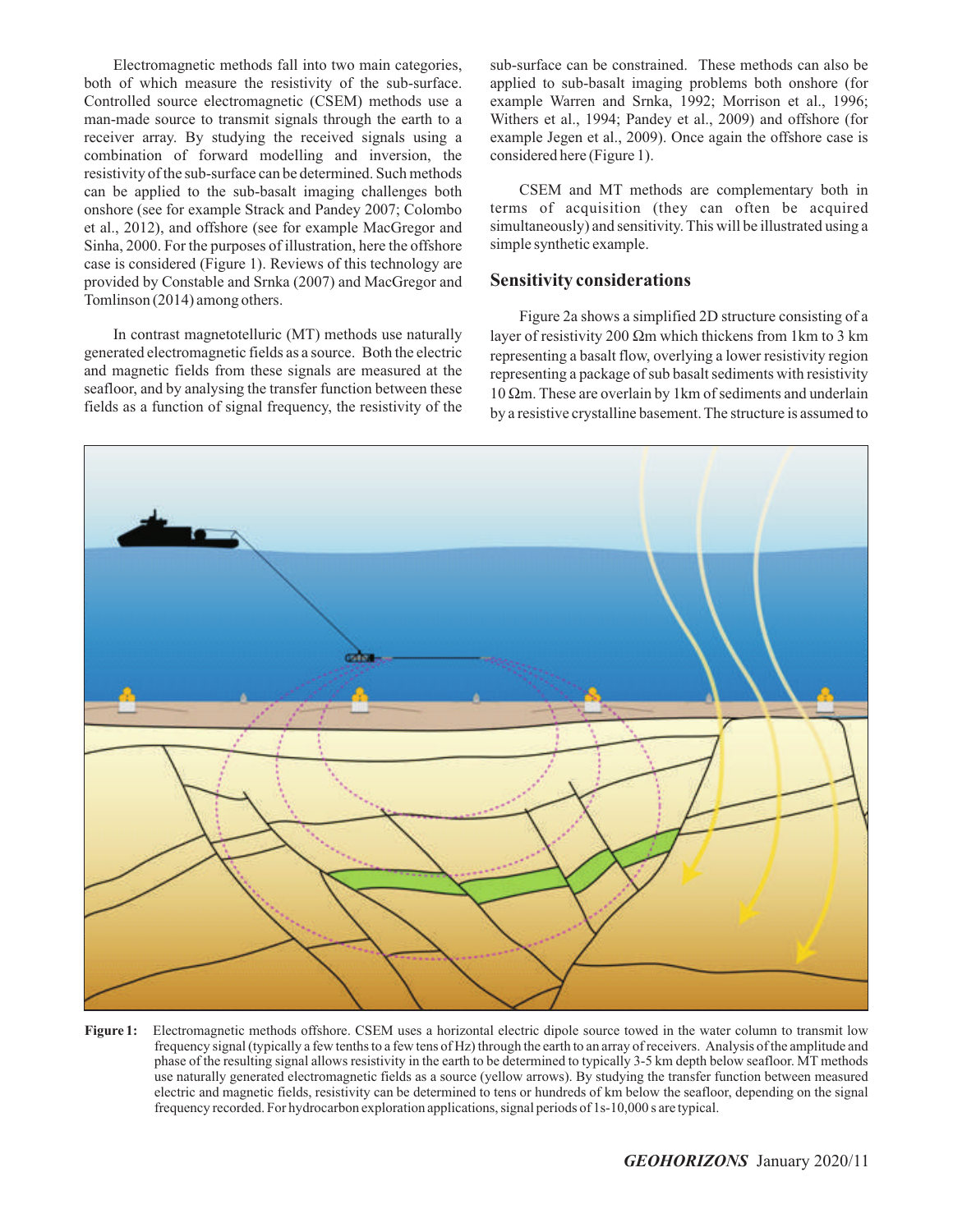

**Figure 2:** Simple 2D synthetic example illustrating the benefit of combining CSEM and MT data. (a) Synthetic model representing a basalt flow, sub-basalt sediments and basement. Synthetic CSEM and MT data were generated from this model, assuming five seafloor receivers (R1-R5) and five along strike source tows. (b) Inversion of the CSEM data alone. (c) Inversion of MT data alone. (d) Joint inversion of the CSEM and MT data. See text for discussion.

be isotropic in this simple example. The water depth is taken to be 1km. There are three challenges to address:

- 1. Can the thickness of the basalt be resolved ?
- 2. Can the presence and properties of the sub-basalt sediments be identified ?
- 3. Can the depth to basement (or the thickness of the sediments) be determined ?

To answer these questions, a synthetic CSEM and MT survey is undertaken. Five receivers are deployed on the seafloor (labelled R1 to R5 in figure 2). For the CSEM survey these record multi-azimuth data from five source tow lines towed along the invariant direction of the 2D model. The transmission frequency is 1Hz. The same five receivers also record MT data, in this case providing data at periods of 5 s to 1000 s. Both CSEM and MT data were contaminated with Gaussian noise to mimic realistic survey conditions. The synthetic data were then inverted, both separately and jointly using the Occam algorithm of Constable et al., 1987, implemented as described in MacGregor and Sinha, 2000 and extended to the joint inversion case. In all cases it is assumed that the top of the basalt can be imaged effectively using seismic data. This boundary is therefore included as a break in the smoothness constraint in the inversion. The results are shown in Figures 2b, c and d.

Looking first at the inversion of the CSEM data by itself (Figure 2b), it is clear that the resistive basalt layer is well resolved, especially where it is thin. The horizontal dipole used in the CSEM method applied in this example excites vertical current loops in the earth, making the resulting data

particularly sensitive to resistive features that are thin compared to their depth of burial (MacGregor and Sinha, 2000; Constable and Srnka, 2007). The presence of the lower resistivity sub basalt sediments is also well resolved. However looking at the deeper structure, the presence of the resistive basement, and hence the thickness of the sub-basalt sedimentary sequence is not resolved. The CSEM signals do not penetrate far enough to resolve the structure at this depth.

Turning to the inversion of the MT data alone (Figure 2c), the greater depth penetration of the MT signals now allows the presence of the basement to be resolved. The sub-basalt sediments are also resolved as a low resistivity feature. However in this case the basalt is not resolved where it is at its thinnest. The MT method relies on predominantly horizontal current flow and is therefore much less sensitive to resistive structure when such structure is thin.

The joint inversion of the CSEM and MT data is shown in Figure 2c, and the benefit of combining the data types is clear. The sub-basalt structure is now well resolved. The CSEM data constrain the basalt (especially where it is thin) and the subbasalt sediments. The MT data provide further constraint on the sub-basalt sediments, but also the basement. Taken together CSEM and MT data provide a good image of the resistivity structure.

The simple 2D example shown above assumes that the basalt is homogeneous and isotropic. In reality basalt is extremely heterogeneous, made up of stacks of individual flows interspersed by sediment, tuff and weathering layers.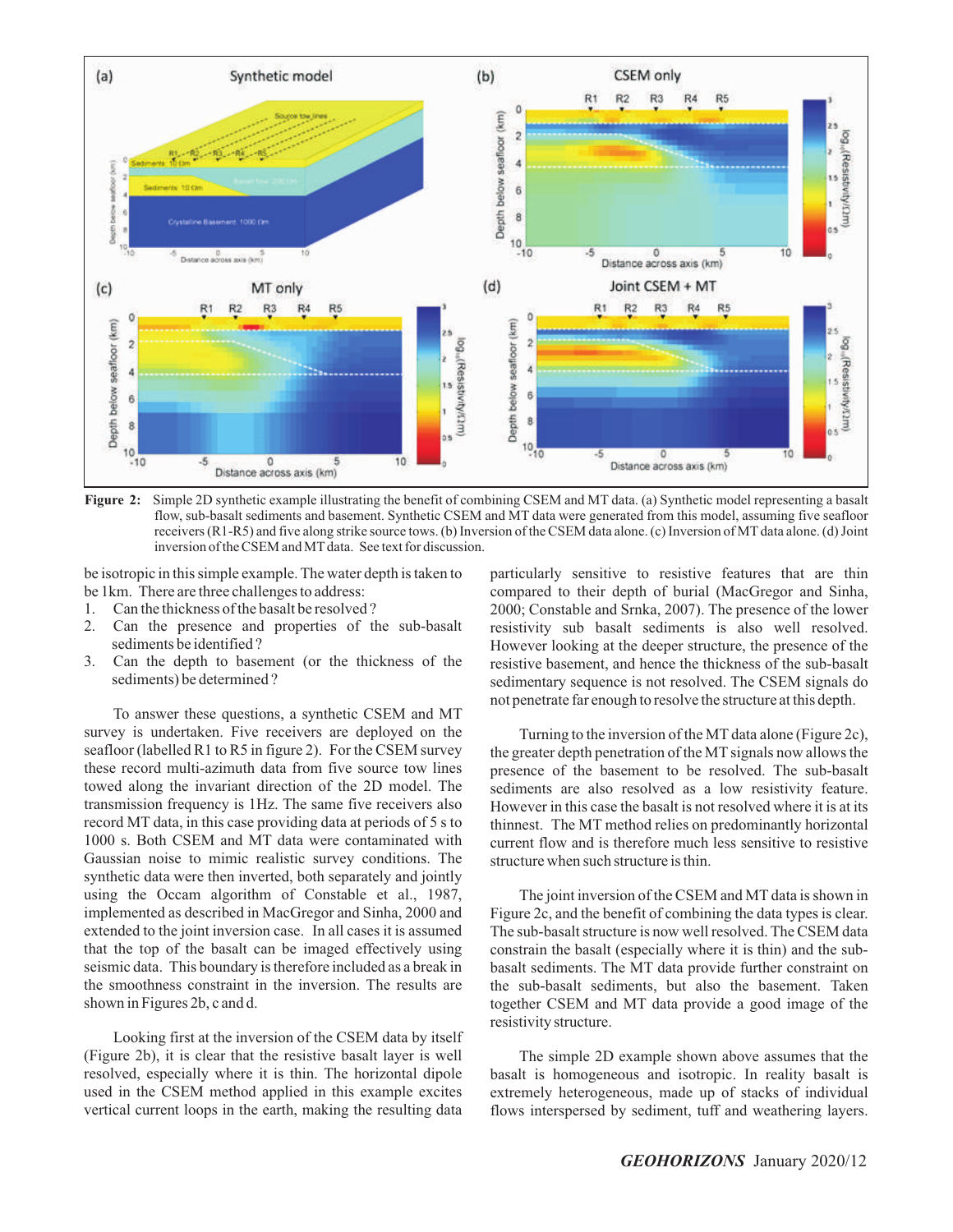This makes the basalt extremely anisotropic, and this electrical anisotropy has a significant effect on the measured electromagnetic response.

To illustrate this, Figure 3a shows a 1D model in which the basalt layer is constructed from a stack of layers of varying thickness and resistivity. The distribution of layer thicknesses is based on mapped basalt flows in eastern Iceland and layer resistivities increase with layer thickness. Layers are sampled randomly from the thickness/resistivity distribution and stacked to make the complete flow sequence to be modelled. This is representative of resistivity variations observed in basalt sequences in well log data (Pandey et al., 2008). The rapidly changing resistivity leads to a high anisotropic basalt layer. Also show in Figure 3a are the bulk harmonic average resistivity, representative of an effective horizontal resistivity (red) and the bulk arithmetic average resistivity, representative of an effective vertical resistivity (blue).

Figure 3b shows the amplitude and phase of the inline CSEM electric field. The response of the basalt flow model most closely resembles that of an isotropic model where the bulk resistivity of the basalt is the vertical resistivity of the anisotropic model. Since the bulk vertical resistivity is relatively high in this case, CSEM sensitivity to the basalt is good. In contrast the MT response shown in Figure 3c most closely resembles that of the bulk horizontal resistivity of the basalt layer. Not only is the MT response less sensitive to a resistive basalt layer in general if it is thin, heterogeneities in the basalt leading to a lower horizontal resistivity may further erode the sensitivity. It is therefore important to take such electrical anisotropy into account when analysing electromagnetic data.

Table 1 summarises the CSEM and MT sensitivity to basalt and sub-basalt structure in terms of the three questions posed at the start of this section. Joint MT-CSEM analysis has been applied in practice to the problem of sub-basalt imaging: present an excellent case study on the inversion of MT and CSEM data to constrain basalt and sub-basalt structure in the Faroe-Shetland trough, and Panzer et al., (2016) used the results of CSEM and MT data inversions to help constrain velocity model building for seismic migration.

# **Multi-physics integration with seismic data**

Combining CSEM and MT data can provide improved images of the resistivity structure of the sub-surface. However often the goal of a geophysical exercise is to improve the seismic image. In this case CSEM and/or MT data must be combined with seismic information. When combining multiple data types, each measuring a different physical property of the earth (for example velocity and resistivity in the case of seismic and EM), it is necessary to find a relationship that couples the parameter domains (Moorkamp et al., 2010). Two methods have been formulated to



**Figure 3:** (a) Synthetic basalt flow model (black) in which the basalt is composed of flows of varying thickness and resistivity. This makes the resulting model extremely anisotropic. In this case the equivalent horizontal resistivity (bulk harmonic average) is  $14 \Omega m$  (red) and the equivalent vertical resistivity (bulk arithmetic average) is  $102 \Omega m$  (blue). (b) Amplitude and phase of the inline CSEM electric field. Black symbols show the response of the basalt flow model, whilst red and blue curves show the response of the equivalent horizontal and vertical resistivity models. (c) MT apparent resistivity and phase for the flow model (black symbols), equivalent horizontal (red) and vertical resistivity (blue) models.

|                                                                                 | <b>MT</b>                                                                                                    | <b>CSEM</b>                                                                                                    |
|---------------------------------------------------------------------------------|--------------------------------------------------------------------------------------------------------------|----------------------------------------------------------------------------------------------------------------|
| Can the thickness of the basalt be resolved?                                    | MT has low sensitivity to resistive basalt<br>layers unless they are thick.                                  | CSEM is extremely sensitive to thin basalt<br>sequences.                                                       |
| Can the presence and properties of the<br>sub-basalt sediments be identified?   | MT is sensitive to the bulk properties of<br>the sub-basalt sediments (but not details<br>of the structure). | CSEM is sensitive to the bulk properties of<br>the sub-basalt sediments (but not details of<br>the structure). |
| Can the depth to basement (or the thickness<br>of the sediments) be determined? | MT is sensitive to the presence and depth<br>of resistive basement.                                          | CSEM will not constrain basement if the<br>depth is greater than 3-4km.                                        |

**Table 1:** Summary of the relative sensitivity of CSEM and MT methods.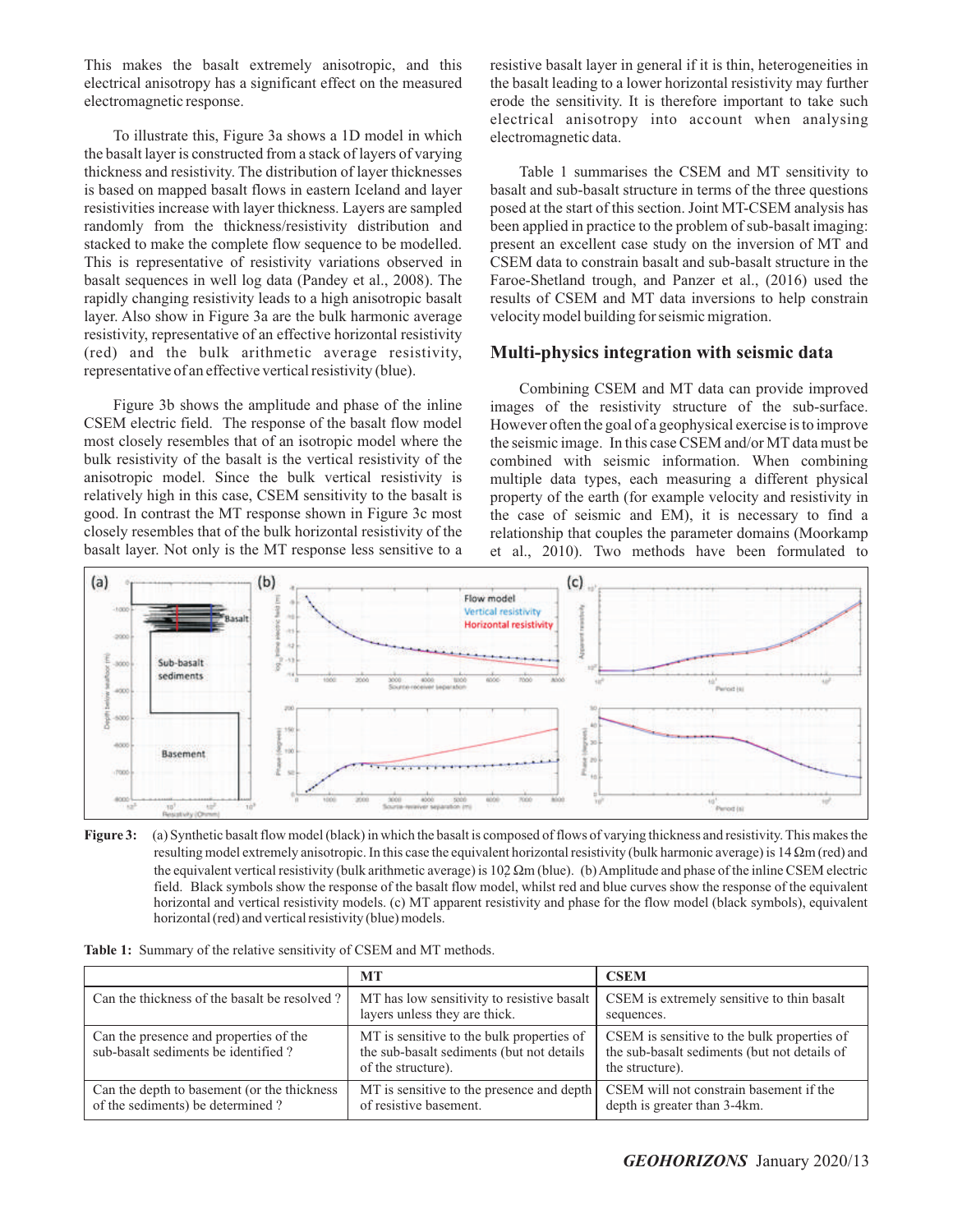accomplish this:

- 1. Coupling through rock physics relationships, in which different physical domains are linked through deterministic rock physics models, or empirical relationships derived from well log information (Jegen et al., 2009). This approach results in a strong coupling between domains, and if the functional relationship between the parameters (for example velocity and resistivity) varies over the survey area this should be taken into account. The likely variation away from well log calibration points is in general unknown, so this is often hard to do.
- 2. Coupling through structure, in which structural similarity between models in different domains is ensured through cross gradient constraints (Gallardo and Meju, 2004; Moorkamp et al., 2013). This is a slightly weaker constraint, where there is no explicit parameter coupling.

Here we present an example from offshore India (MacGregor et al., 2012), in which CSEM data were used to guide the construction of a velocity model to improve the seismic imaging of sediments obscured by a layer of Deccan basalt. Figure 4 outlines the workflow used for this case. Initial seismic imaging provides structural constraints in the first instance, primarily the depth to the top of the basalt layer. This is used as a constraint in the inversion of the CSEM data for an initial resistivity volume. From this, using an appropriate link between velocity and resistivity, a new velocity model can be constructed and the seismic data reimaged. This process is repeated until a good result is achieved.

Figure 5 shows the results of this process. The initial seismic image is shown in the upper panel. Although the top basalt boundary is clear, there is little coherent seismic energy below this, and the base basalt boundary is obscured. This presented a problem when designing the marine EM campaign. If the basalt were thick, then pre-survey sensitivity analysis showed marine MT methods would be best suited to determining base basalt and sub-basalt structure. However if the basalt was thin (less than about 1km), it would be invisible to MT methods, and CSEM would be required. Given the structural uncertainty, both datasets were acquired as a contingency.

The middle panel of Figure 5 shows a resistivity section derived from CSEM analysis, co-rendered with the initial seismic image: the basalt turned out to the thin, and therefore most effectively imaged using CSEM data (note that the MT data were still useful in constraining sub-basalt and basement structure). The top basalt boundary, clearly imaged in the initial seismic result, is included in the inversion as a structural constraint, improving the resolution of the result. From this resistivity section, the base basalt boundary can be established. Modelling suggests that the point at which the vertical gradient in resistivity is maximum provides a good proxy for the boundary in this situation (MacGregor and Sinha, 2000).

Once this boundary was established a revised velocity model was constructed and through a series of iterative steps the final image in the lower panel of Figure 5 was obtained. Comparing the top and bottom seismic images in Figure 5, it is clear that the integration of marine EM derived resistivity information has dramatically improved the quality of the seismic image in the sub-basalt area.



**Figure 4:** Workflow applied in the example presented here. The top row, shaded grey, represents a standard seismic imaging workflow. Adding the multi-physics loops, shaded blue, can dramatically improve the seismic image that is obtained.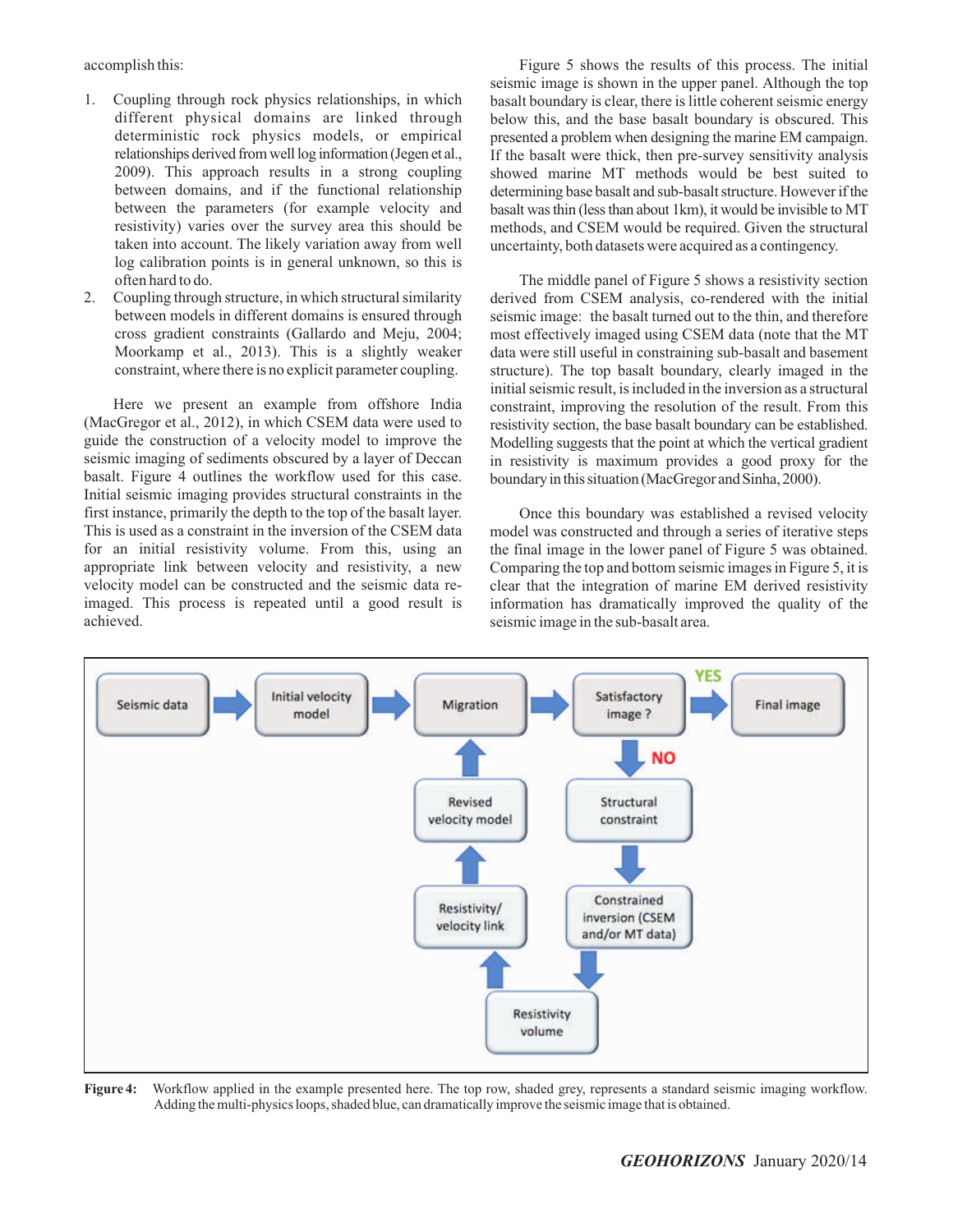

**Figure 5:** Example of improved seismic imaging sub-basalt by integrating seismic and CSEM workflows. Upper panel: Initial seismic image. Little can be discerned beneath the top basalt boundary. Middle panel: CSEM derived resistivity co-rendered with the initial seismic image. Yellow-red colours indicate high resistivity. The basalt layer is in this case relatively thin (less than 1km). The thin black line delineates a base basalt boundary picked from the resistivity data. Lower panel: Final seismic image after incorporation ofEM-derivedinformationonbasaltthicknessinto thevelocitymodel.Sub-basaltstructure is nowmuchmore successfullyimaged.

The approach presented here is similar to that of Panzer et al., 2016, and has the advantage that it can be undertaken using widely available tools and algorithms without the need for specialist technology. Intermediate results can also provide insight into the problem, and the workflow can be updated if necessary. This process can of course be encapsulated within a joint inversion algorithm, and excellent results have been obtained both for the sub-basalt and the related sub-salt